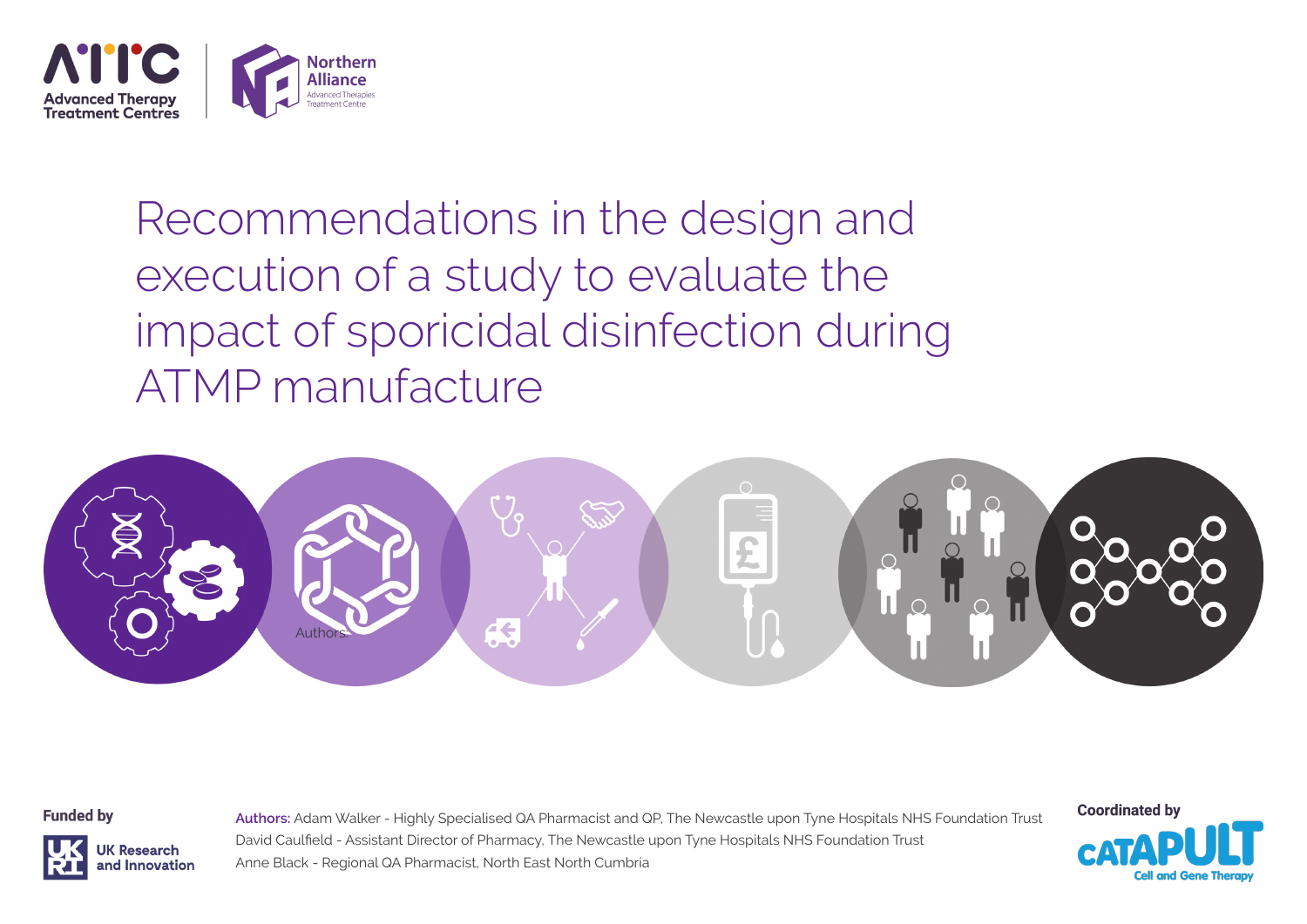## **Introduction**

During aseptic manufacture of medicines, it is necessary to transfer starting materials from an uncontrolled environment into the critical processing environment (critical zone). For aseptic manufacture, the critical zone must meet GMP Grade A conditions, one of the criteria for this is the absence of viable microorganisms on the surfaces and air within that environment.

Effective transfer disinfection of components and starting materials into an aseptic environment is a critical process when performing aseptic manufacture of pharmaceuticals. Whilst this process was historically performed with 'spray and wipe' techniques utilising 70% alcohol as the disinfectant solution, developments in technology, disinfectants, and regulatory expectations have seen the introduction of various sporicidal processes to achieve greater assurance in the transfer process. Currently, automated or manual processes are available which utilise chemical surface decontamination using chemical agents in order to kill any microorganisms present on the surfaces of materials transferred into the critical zone.

The choice of decontamination method, and the agents used to achieve disinfection must not have a detrimental impact on the items which are exposed to them during the disinfection process. The Guidance for Specials Manufacturers<sup>1</sup> included an exemption "for the manufacture of radiopharmaceuticals and biologics only where evidence is available that the product performance may be affected by sporicidal residues. Justification may be possible for other medicines however documentation to support the approach taken should be available."

In recognition of the above, this paper has been compiled to describe a potential method for obtaining sufficient data to justify the omission of the sporicidal step where is it demonstrated to be detrimental to viable cells subjected to the disinfection process employed.

Sporicides are specifically designed to disrupt and damage cellular material, it is reasonable to deduce, therefore, that any exposure of cellular starting materials to sporicides has the potential to adversely affect the quality of the cells to which they are exposed.

It should also be acknowledged by industry when considering commercial ATMP presentations, it will be necessary to perform surface disinfection of the product where a preparation step is required at, for example, a treatment site pharmacy. NHS guidance requires the use of a sporicidal agent during transfer disinfection unless the exemption can be applied. This should be taken into account when the final container for a cellular product is chosen.

<sup>1</sup> MHRA, 2021. Guidance for Specials Manufacturers. [Online] **Available at: [https://www.gov.uk/government/publications/guidance-for](https://www.gov.uk/government/publications/guidance-for-specials-manufacturers)[specials-manufacturers](https://www.gov.uk/government/publications/guidance-for-specials-manufacturers)**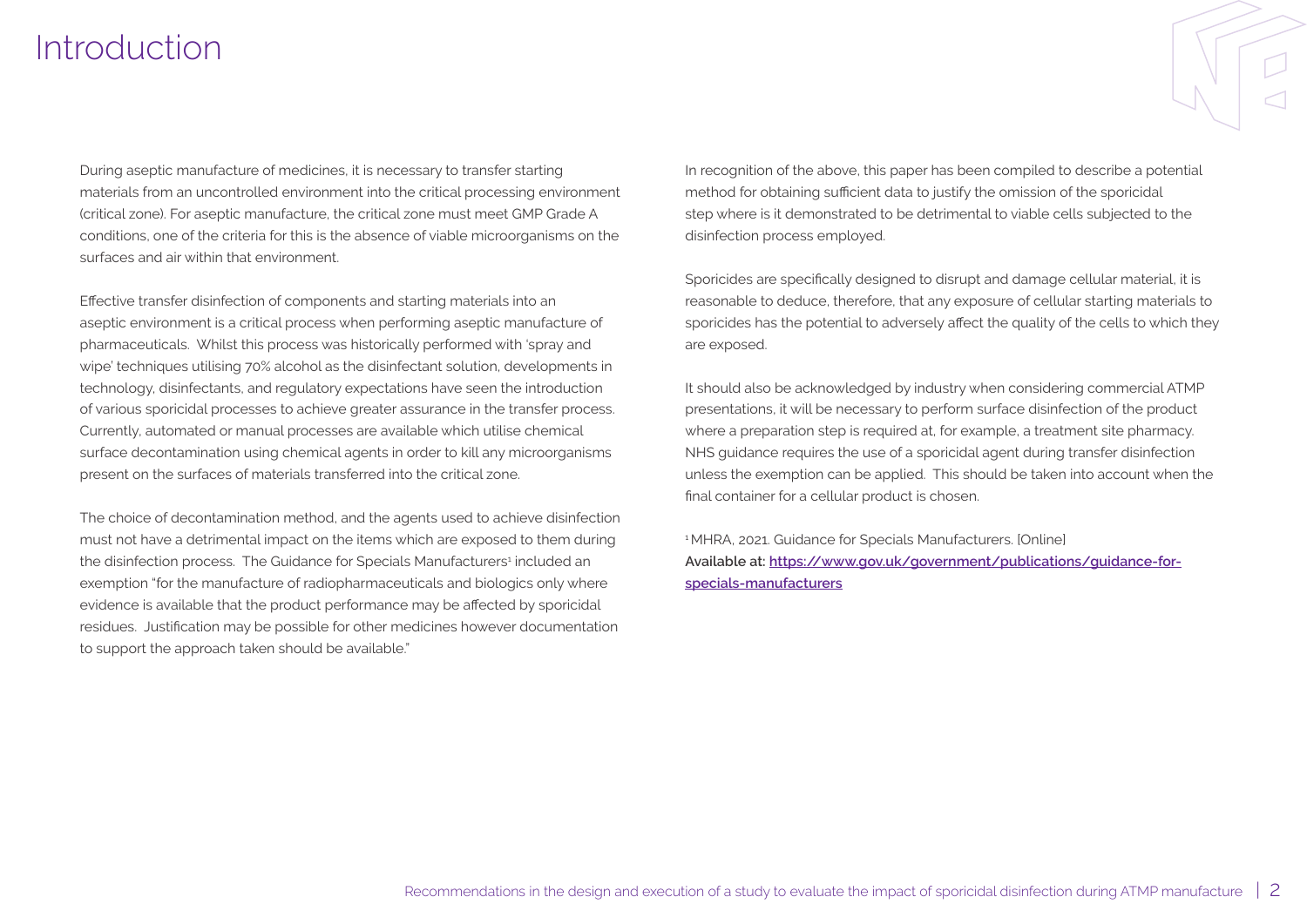## Potential for Exposure

Application of sporicidal agents disinfection processes can be achieved via either automated 'gassing' cycles, or manually using either a spray directly onto the item being disinfected, or wiping the item with a pre-impregnated sporicidal wipe. In any scenario, the sporicidal agent is transferred to the item and remains in contact with the surface for a minimum of the required contact period depending on the method employed. During this contact time, there is potential for migration or permeation of the disinfectant agent through the surfaces of the containers being disinfected to a greater or lesser extent depending on the materials of construction. Cellular products may be at greater risk due to the common requirement for some containers to be semi-permeable.

The potential damage that results to the biological material may be as a result of sporicidal residues permeating through the container, or inadvertently remaining within the fluid pathway or product contact surfaces, after the disinfection process, and contacting cells during manufacture, leading to cell damage or death. A thorough understanding of the process and potential for exposure is required. A structured risk assessment would help to determine the highest risk steps and determine the components or containers which should be included in any study on sporicide residues. All potential containers and materials should be considered in the risk assessment (e.g. different apheresis bags).

In order to obtain evidence of the potential exposure, studies may be performed which establish the likely levels of exposure using the components or containers indicated from risk assessment. Studies may be designed by exposing a container filled with a surrogate product to the sporicide, or simulated processing of a surrogate product using components sanitised using the sporicide. In either method, it will be necessary to allow for inherent variation in different factors by, for example, extending the sporicide exposure time in order to assess the worst case scenario. Other factors should also be considered which have been identified in the risk assessment such as additive effects of transfer through various components.

Following the simulation process, the concentrations of sporicide in the surrogate product can be established. In order to be able to draw meaningful conclusions from the data, the principles of method validation contained in ICH Q2 (International conference on harmonisation, quality guideline 2) should be applied. In particular, LoQ (Limit of Quantification), LoD (Limit of Detection), range and linearity of any method employed must be appropriately demonstrated.

The analytical methods listed below are some options available which may be useful depending on the sporicide in use, and potential route of exposure:

- (U)HPLC-MS (Ultra) (High Performance Liquid Chromatography)
- ICP-MS (Induction Coupled Plasma Mass Spectrometry)
- ICP-OES (Induction Coupled Plasma Optical Omission Spectrometer)
- **Conductivity**
- pH
- TOC (Total Organic Chemistry)

When designing a study, inclusion of appropriate controls such as negative controls should be considered.